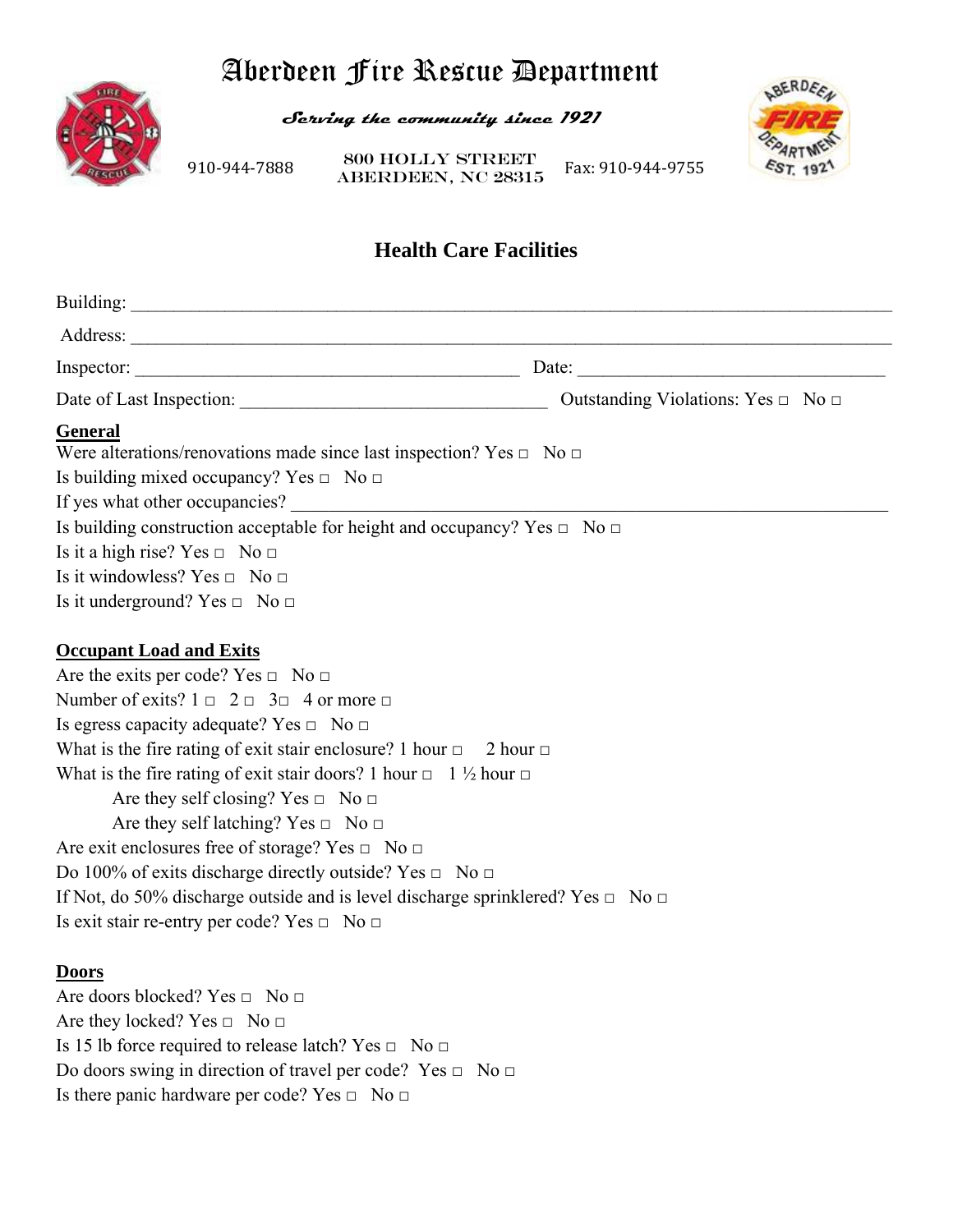# **Egress Arrangement**

Is egress clear and unobstructed? Yes  $\Box$  No  $\Box$ Are dead-end corridors within limits? Yes  $\Box$  No  $\Box$ Is common path of travel within limits? Yes  $\Box$  No  $\Box$ Is travel through intervening rooms okay? Yes  $\Box$  No  $\Box$ Is egress blocked? Yes  $\Box$  No  $\Box$ Is aisle width adequate? Yes  $\Box$  No  $\Box$ 

# **Travel Distance**

Is travel distance per code? Yes □ No □

# **Emergency Lighting**

Is emergency lighting per code? Yes  $\Box$  No  $\Box$ Is it tested monthly? Yes  $\Box$  No  $\Box$ 

# **Exit Marking**

Is exit marking per code? Yes  $\Box$  No  $\Box$ 

# **Corridors**

Is 1 hour rating required? Yes  $\Box$  No  $\Box$ Is rating 1 hour corridor walls with 20 minute doors? Yes  $\Box$  No  $\Box$ 

# **Protection of Hazards**

Are hazards protected by: Fire rated enclosure? Yes  $\Box$  No  $\Box$ Extinguishing system? Yes  $\Box$  No  $\Box$ Self closing door? Yes  $\Box$  No  $\Box$ Is kitchen cooking protected? Yes  $\Box$  No  $\Box$ Date kitchen hood and duct last cleaned:

# **Protection of Vertical Openings**

Are vertical openings enclosed? Yes  $\Box$  No  $\Box$ Are elevators enclosed? Yes  $\Box$  No  $\Box$  N/A  $\Box$ Is atrium per code? Yes  $\Box$  No  $\Box$  N/A  $\Box$ Are 3 levels open per code? Yes  $\Box$  No  $\Box$  N/A  $\Box$ 

#### **Interior Finish**

Is flame spread of wall and ceiling materials per code? Yes  $\Box$  No  $\Box$ Are decorations per code? Yes  $\Box$  No  $\Box$  N/A  $\Box$ Are curtains/drapes per code? Yes  $\Box$  No  $\Box$  N/A  $\Box$ 

#### **Special Protection**

Are chutes in good working order: Trash chutes? Yes  $\Box$  No  $\Box$  N/A  $\Box$ Laundry chutes? Yes  $\Box$  No  $\Box$  N/A  $\Box$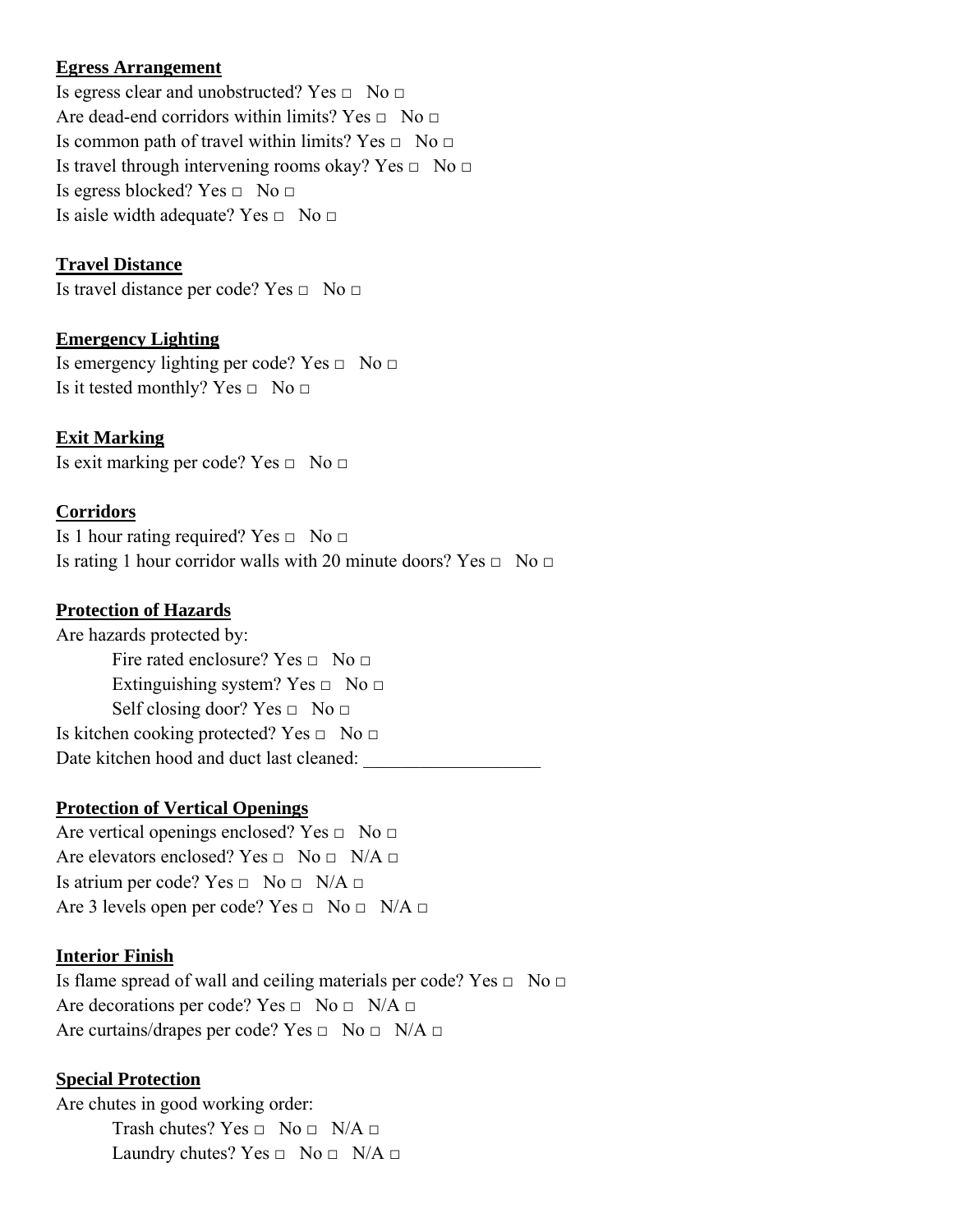Are laboratories protected per NFPA 99? Yes  $\Box$  No  $\Box$ Are anesthesia areas per NFPA 99? Yes  $\Box$  No  $\Box$ Are medical gases stored per NFPA 99? Yes  $\Box$  No  $\Box$ Are other occupancies separated by 2 hour fire resistive construction? Yes  $\Box$  No  $\Box$  N/A  $\Box$ Are trash receptacles stored per code? Yes  $\Box$  No  $\Box$ Do patient rooms > 1000 feet have 2 means of egress? Yes  $\Box$  No  $\Box$ Do treatment rooms >5000 feet have 2 means of egress? Yes □ No □ Are treatment suites 10000 feet? Yes  $\Box$  No  $\Box$ Do patient room door latch with: Positive latches? Yes  $\Box$  No  $\Box$ Roller latches? Yes  $\Box$  No  $\Box$ Are smoke barriers provided? Yes  $\Box$  No  $\Box$ Are doors 1  $\frac{3}{4}$  inch thick or rated 20 minutes? Yes  $\Box$  No  $\Box$ Are doors self or automatic closing? Yes  $\Box$  No  $\Box$ Is gap between doors 1/8 inch or do they have astragals, bevel, or rabbit? Yes  $\Box$  No  $\Box$ 

# **Operating Features**

Is there a written emergency plan? Yes  $\Box$  No  $\Box$ Are drills conducted? Yes  $\Box$  No  $\Box$ Frequency of drills: Are employees instructed in fire extinguisher use? Yes  $\Box$  No  $\Box$ Is there a written emergency plan? Yes  $\Box$  No  $\Box$ 

#### **Detection and Alarm**

Is there a manual alarm system? Yes  $\Box$  No  $\Box$ Is there a fire detection system? Yes  $\Box$  No  $\Box$ Smoke detectors? Yes  $\Box$  No  $\Box$ Heat detectors? Yes  $\Box$  No  $\Box$ Where: Are there audible alarms? Yes  $\Box$  No  $\Box$ 

Are there visual alarms? Yes  $\Box$  No  $\Box$ 

Is there automatic fire department notification? Yes  $\Box$  No  $\Box$ 

#### **Extinguishment**

Are there sprinklers throughout? Yes  $\Box$  No  $\Box$ Partial sprinklers? Yes  $\Box$  No  $\Box$ Where: Is there a water flow alarm? Yes  $\Box$  No  $\Box$ Are valves supervised? Yes  $\Box$  No  $\Box$ Electrical  $\Box$  Locks  $\Box$  Seal  $\Box$ Other extinguishing systems: Type: \_\_\_\_\_\_\_\_\_\_\_\_\_\_\_\_\_\_\_\_\_\_\_\_\_\_\_\_\_\_\_\_\_\_\_\_\_\_\_\_\_\_\_\_\_\_\_\_\_\_\_\_\_\_\_\_\_\_\_\_\_\_\_\_\_\_\_\_\_\_\_\_\_\_\_\_\_ Where:

Standpipe? Wet  $\Box$  Dry  $\Box$  None  $\Box$